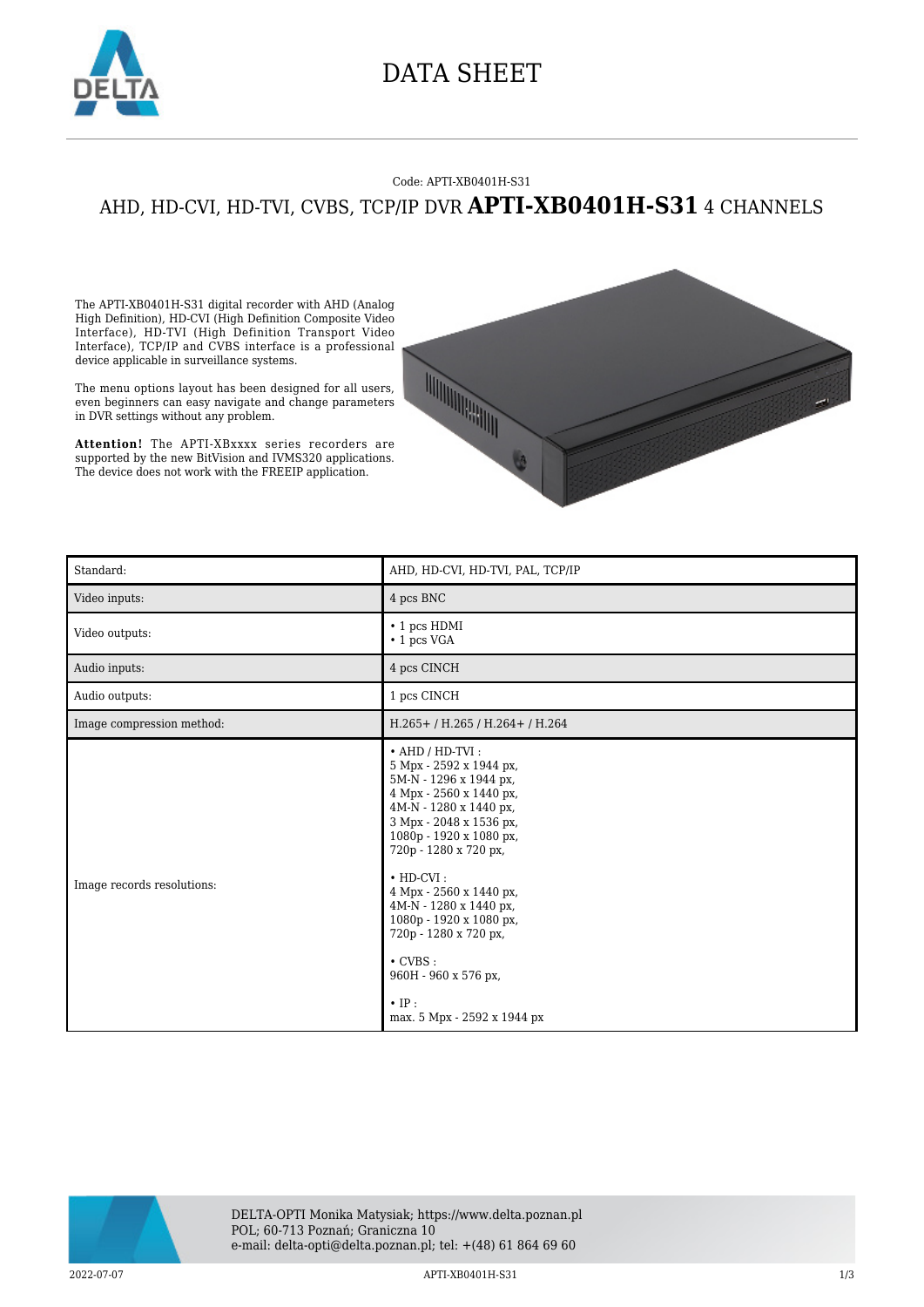

# DATA SHEET

| Recording speed adjustment:         | 5 Mpx IP @ 1  25 fps<br>5 Mpx @ 1  6 fps<br>5M-N @ 1  10 fps<br>4 Mpx @ 1  8 fps<br>4M-N @ 1  15 fps<br>3 Mpx @ 1  9 fps<br>1080p @ 1  15 fps<br>720p @ 1  25 fps<br>960H @ 1  25 fps<br>for each channel        |
|-------------------------------------|------------------------------------------------------------------------------------------------------------------------------------------------------------------------------------------------------------------|
| Operation modes:                    | • 4 x AHD / HD-CVI / HD-TVI / CVBS<br>$\cdot$ 2 x AHD / HD-CVI / HD-TVI / CVBS + 7 x IP max. 5 Mpx<br>$\cdot$ 16 x IP max. 5 Mpx<br>All modes allow for any combination of the AHD, HD-CVI, HD-TVI, CVBS cameras |
| Recording modes:                    | Motion Detection, Schedule                                                                                                                                                                                       |
| Supported hard drives:              | 1 x 8 TB SATA                                                                                                                                                                                                    |
| External storage devices backup:    | Records backup at (.avi) format to USB (pendrive)                                                                                                                                                                |
| Searching and playback the records: | Records searching: timeline or file list. Playback: forward, backward, fast, slow.<br>Records playback from max. 4 channels in the same time                                                                     |
| Network functions:                  | • Network Client Software (iVMS320): live view, playback and backup of the records<br>• IE browser: live view, playback and backup of the records and configuration of the<br>recorder parameters                |
| Mobile phones support:              | Port no.: 6000 or access by a cloud (P2P)<br>• Android: Free application BitVision, Android: Free application iVMS320<br>• iOS (iPhone): Free application BitVision, iOS: Free application iVMS320               |
| Default IP address:                 | 192.168.1.88                                                                                                                                                                                                     |
| Default admin user / password:      | admin / 12345                                                                                                                                                                                                    |
| Web browser access ports:           | 80, 5000, 554                                                                                                                                                                                                    |
| PC client access ports:             | 80, 5000, 554                                                                                                                                                                                                    |
| Mobile client access ports:         | 80, 5000, 6000                                                                                                                                                                                                   |
| Alarm inputs / outputs:             |                                                                                                                                                                                                                  |
| PTZ control:                        | Pelco-D, Pelco-P                                                                                                                                                                                                 |
| Motion Detection:                   | Split the screen into zones : 22 x 18 motion zones                                                                                                                                                               |
| USB:                                | 2 pcs USB 2.0                                                                                                                                                                                                    |
| Mouse support:                      | ✓                                                                                                                                                                                                                |
| IR remote controller in the set:    |                                                                                                                                                                                                                  |
| Power supply:                       | 12 V DC / 2 A (power adapter included)                                                                                                                                                                           |
| Color:                              | Black                                                                                                                                                                                                            |
| Weight:                             | $0.75$ kg                                                                                                                                                                                                        |
| Dimensions:                         | 260 x 226 x 45 mm                                                                                                                                                                                                |
| Supported languages:                | Polish, English, Bulgarian, Czech, French, Spanish, German, Portuguese, Russian,<br>Turkish, Hungarian, Italian                                                                                                  |
| Country of origin:                  | China                                                                                                                                                                                                            |